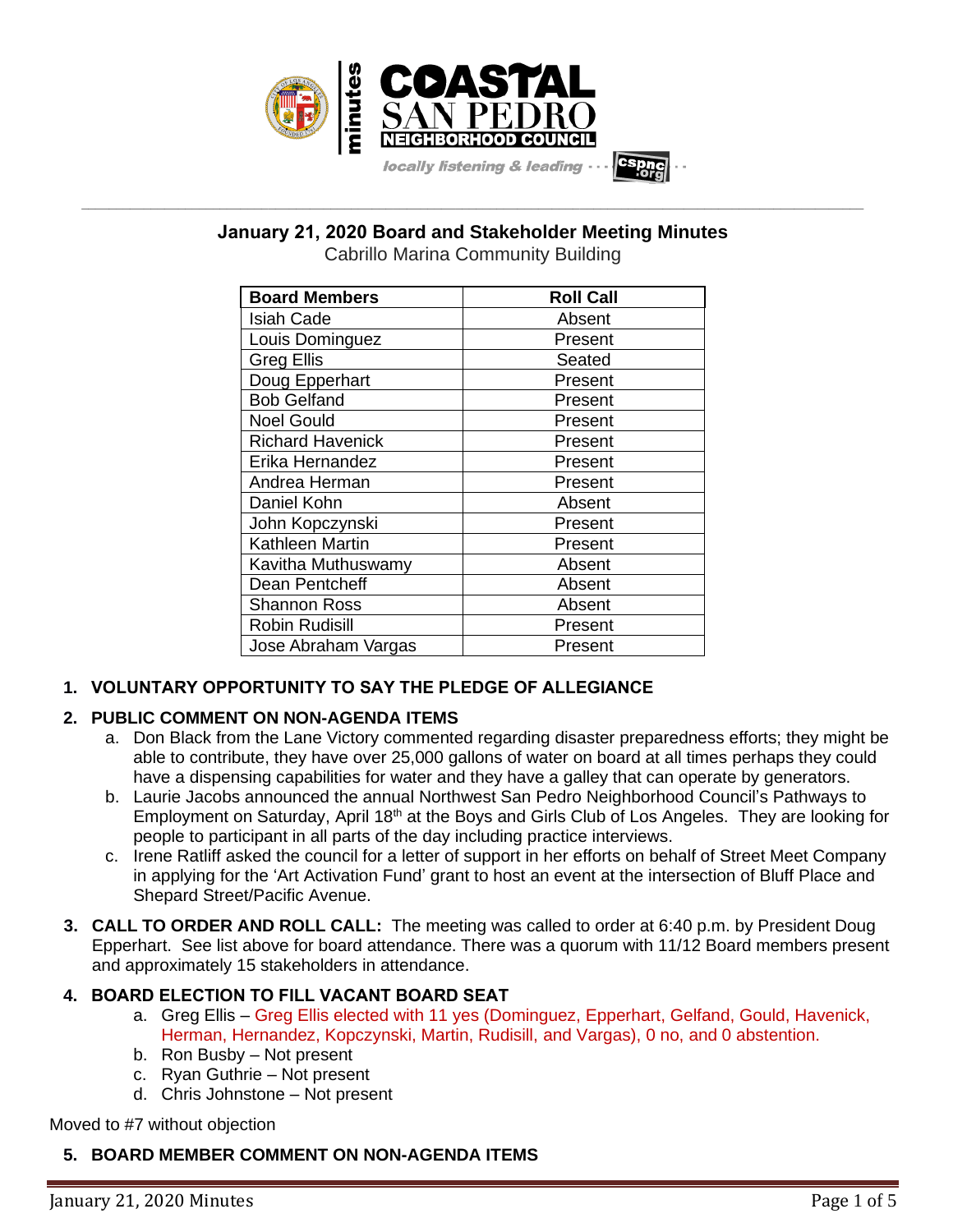- a. Noel Gould commented that he attended the February  $11<sup>th</sup>$ , public hearing for the proposed project at 13<sup>th</sup> street and Pacific avenue. The final decision will be heard at the City Planning Commission.
- b. Louis Dominguez reminded everyone that voting for the March presidential election will be very different than in the past. For individuals with no party affiliation your ballot will not have presidential candidates listed.
- c. Robin Rudisill reiterated the people should attend the LA Police Commission meeting and the Mello Act Ordinance information session, both to be held here in San Pedro at Peck Park.
- d. Bob Gelfand commented regarding his recent column in City Watch, that the Department of Neighborhood Empowerment has gone rouge and been rude to both Central San Pedro Neighborhood and minute taker Sheryl Akerblom.
- e. Doug Epperhart commented that in November, Raquel Beltran, the Department of Neighborhood Empowerment General Manager, decided that minute taker Sheryl Akerblom would no longer be allowed to work for Neighborhood Councils. No one has been told why. Doug has had numerous meetings with Ms. Beltran and others to attempt to resolve the issue. However, Ms. Beltran has not been willing to change her decision or offer any valid explanation.
- **6. APPROVAL OF PRIOR MEETING MINUTES** December 16, 2019 meeting minutes Approved without objection.

# **7. REPORTS FROM GOVERNMENT AGENCY REPRESENTATIVES**

- a. **LAPD** Senior Lead Officer Dan Brown for Officer Winter
	- i. Office Brown announced that the LA Police Commission will be holding their meeting at Peck Park here in San Pedro on Thursday, January 30<sup>th</sup> and urged everyone to attend.
	- ii. There will be a Grand reopening of the Harbor Division Jail on Monday, February 10<sup>th</sup> at 9:00 a.m.
	- iii. Officer Brown gave a brief overview of crime statistics for the area.
- b. **Neighborhood Council Budget Advocates** Melanie Labrecque, Region 12 Representative
	- i. The Budget Advocate's asked the Major to release the budget by February  $1<sup>st</sup>$ , he said no. Accordingly, they are going to Neighborhood Councils asking them to file a Community Impact Statement (CIS) in support of their request.
	- ii. The annual Budget Day will be held on Saturday, June 20<sup>th</sup>. Neighborhood Councils needs to appoint two Budget Representatives, or it defaults to the president and the treasurer.
	- iii. Ms. Labrecque answered questions from the board and stakeholders.
- c. **Councilman Joe Buscaino** San Pedro Field Deputy Ryan Ferguson
	- i. Mr. Ferguson gave a brief report which included some of the following.
	- ii. A Bridge Home update, the service provider, People Assisting the Homeless (PATH), has been selected.
	- iii. Navigation Center update, the project is approximately 50% complete. The service provider will be Volunteers of America.
	- iv. He gave a brief legislative update.
	- v. Mr. Ferguson answered questions from the board and stakeholders.
- d. **Department of Neighborhood Empowerment (DONE)** No one present
- e. **Assembly member Patrick O'Donnell** Hina Ahmad, Field Representative Not present

#### **8. MOTION OPPOSING DIGITAL BILLBOARDS IN LOS ANGELES (COUNCIL FILE 11-1705)** – *Planning and Land Use Committee*

Whereas, Digital billboards are an imminent threat to neighborhoods;

Digital billboards are dangerous to drivers and the pedestrians and cyclists who share the streets;

No billboard should be erected without the input approval and opt-in of local residents;

Digital billboards are known contributors to congestion; and

The incessant blinking of digital billboards causes disruption in human and wildlife sleep patterns and can lead to a host of maladies;

Therefore be it resolved that the Coastal San Pedro Neighborhood Council recommends that the Los Angeles City Council vote no on Digital Billboards (Council File 11-1705).

CIS to Council File 11-1705

Motion from committee passed with 11 yes (Dominguez, Ellis, Epperhart, Gould, Havenick, Herman, Hernandez, Kopczynski, Martin, Rudisill, and Vargas), 1 no (Gelfand), and 0 abstention.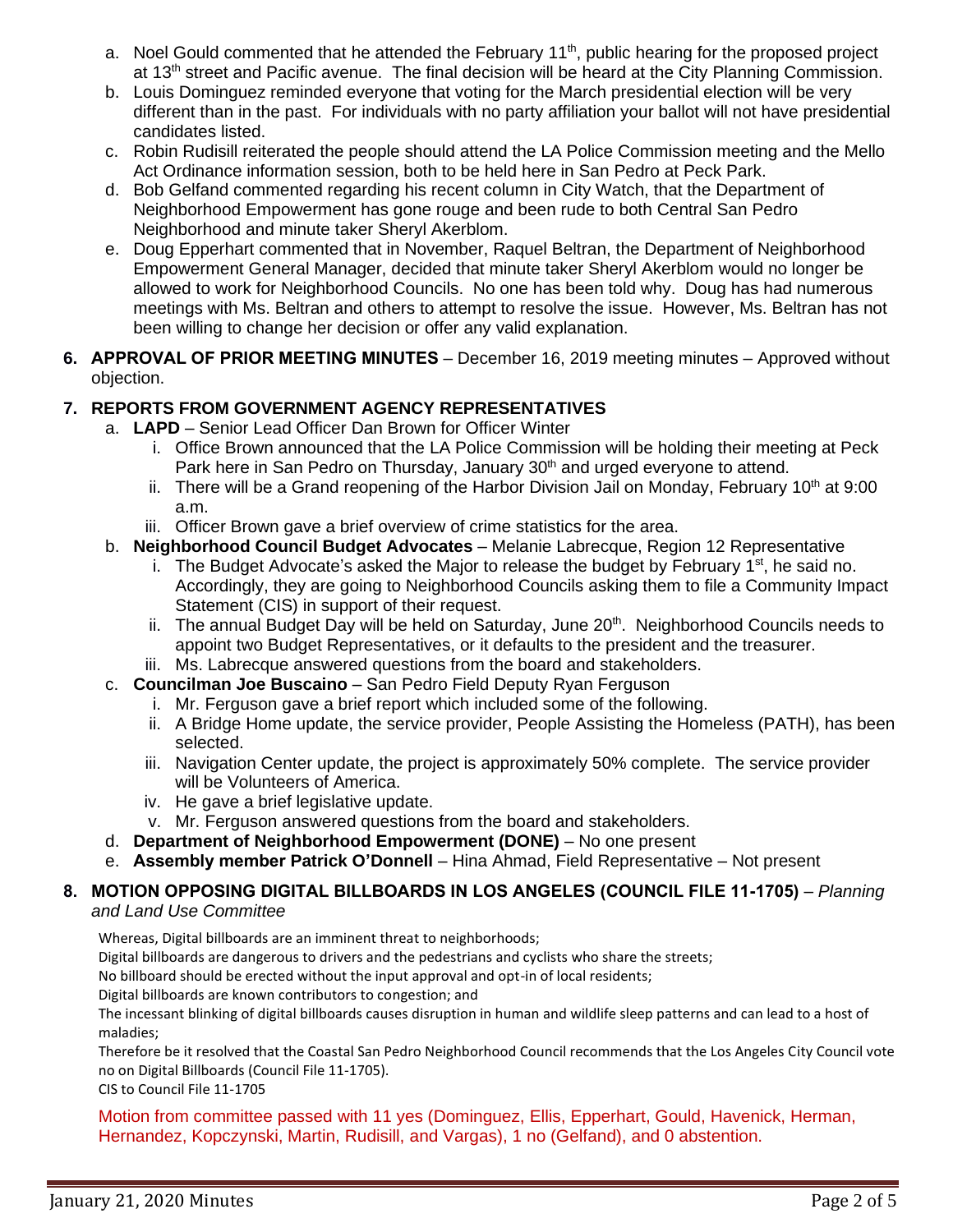# **9. MOTION OPPOSING CITY OF LOS ANGELES VACATION RENTAL ORDINANCE (CPC-2019-7045-**

**CA)** – *Planning and Land Use Committee*

#### Whereas:

Taking up the Vacation Rental Ordinance in the face of the current severe housing and homelessness crisis is unconscionable; We do not believe our leaders should spend valuable time and resources exploring a vacation rental policy under which people are allowed and encouraged to hold mostly vacant homes off the long-term market and keep them for short-term rentals; The proposed Vacation Rental Ordinance is essentially a giant loophole of the Home Sharing Ordinance (HSO) to favor the wealthy who are able to afford second homes;

The proposed Vacation Rental Ordinance is a conflict of laws, as the HSO was specifically created to limit short-term rentals to one's primary residence; in fact, the original City Council motion for the HSO specifically stated that the City should "prohibit hosts from renting units or buildings that are not their primary residence."

The proposed Vacation Rental Ordinance is simply a mechanism to undercut the years of work and compromise reflected in the HSO; and

There is no practical way to enforce the provisions of the proposed Vacation Rental Ordinance;

Therefore Be It Resolved that the Coastal San Pedro Neighborhood Council recommends denial of the City of Los Angeles proposed Vacation Rental Ordinance (Council File 18-1246).

CIS to Council File 18-1246

Motion from committee passed with 11 yes (Dominguez, Ellis, Epperhart, Gould, Havenick, Herman, Hernandez, Kopczynski, Martin, Rudisill, and Vargas), 0 no, and 1 abstention (Gelfand).

#### **10. MOTION OPPOSING STATE SENATE BILL 50 (COUNCIL FILES 18-1226-S1 AND 19-0002-S38)** – *Planning and Land Use Committee*

Whereas Senate Bill 50, as currently proposed, would forever significantly, adversely, and irrevocably alter the Coastal Zone communities, and as San Pedro is designated in the Coastal Plan as a "Special Coastal Community" to be protected under the California Coastal Act,

Resolved, the Coastal San Pedro Neighborhood Council recommends opposition to Senate Bill 50, particularly in the Coastal Zone areas.

CIS to Council Files 18-1226-S1 and 19-0002-S38

Motion from committee passed with 12 yes (Dominguez, Ellis, Epperhart, Gelfand, Gould, Havenick, Herman, Hernandez, Kopczynski, Martin, Rudisill, and Vargas), 0 no, and 0 abstention.

### **11. MOTION OPPOSING PROCEDURES PROPOSED BY THE BOARD OF NEIGHBORHOOD COMMISSIONERS FOR CENSURE AND REMOVAL OF NEIGHBORHOOD COUNCIL BOARD MEMBERS** – *Administrative Operations Committee*

*See attached procedures proposed by the Board of Neighborhood Commissioners for censure and removal.* Whereas, the intent of the City Charter empowering Neighborhood councils is to enable them to devise and implement their own bylaws as a way of reflecting the diversity of interests in our city; and

Whereas, any Neighborhood Council is already empowered to adopt censure and removal procedures if they wish; therefore Resolved, the Coastal San Pedro Neighborhood Council opposes the imposition on all Neighborhood Councils of the policies on censure and removal proposed by the Board of Neighborhood Commissioners without the explicit adoption of those procedures by a Neighborhood Council; and

Further resolved, we call on our Board of Neighborhood Commissioners representative to oppose these proposed policies.

Motion from committee passed with 12 yes (Dominguez, Ellis, Epperhart, Gelfand, Gould, Havenick, Herman, Hernandez, Kopczynski, Martin, Rudisill, and Vargas), 0 no, and 0 abstention.

# **12. MOTION OPPOSING ADDITIONAL MANDATORY TRAINING OF NEIGHBORHOOD COUNCIL BOARD MEMBERS PROPOSED BY THE BOARD OF NEIGHBORHOOD COMMISSIONERS** –

*Administrative Operations Committee*

*See attached procedures proposed by the Board of Neighborhood Commissioners for additional mandatory training. Resolved*, the Coastal San Pedro Neighborhood Council opposes any additional mandated training of officers, committee members, and Board Members as proposed in the Board of Neighborhood Commissioners motion on Neighborhood Council Leadership Orientation; and

*Further resolved*, the Coastal San Pedro Neighborhood Council supports the creation of voluntary training.

Motion from committee passed with 10 yes (Dominguez, Epperhart, Gelfand, Gould, Havenick, Herman, Hernandez, Kopczynski, Martin, and Rudisill), 1 no (Vargas), and 0 abstention (Ellis).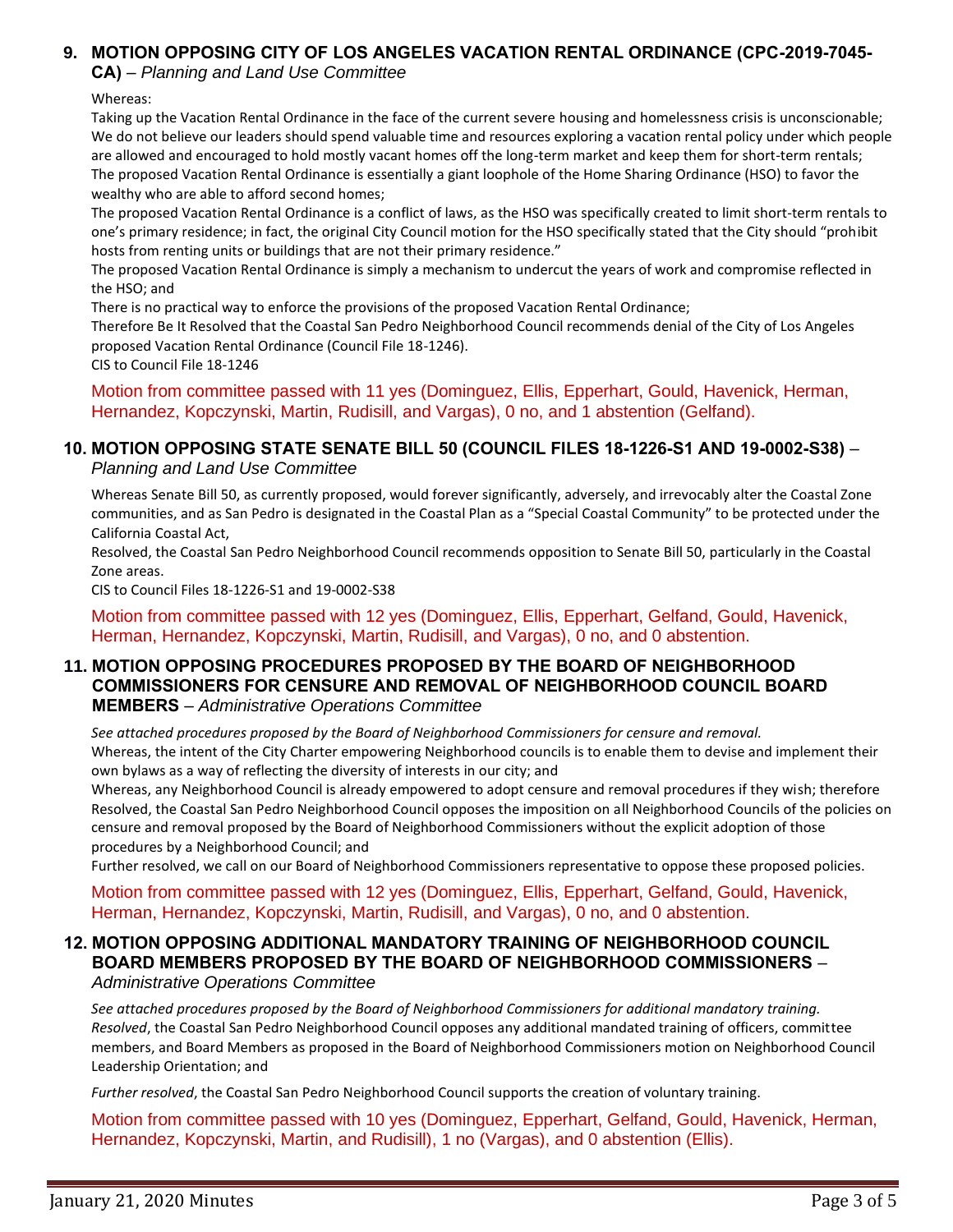#### **13. MOTION RECOMMENDING CLARIFICATION OF PROCEDURES PROPOSED BY THE BOARD OF NEIGHBORHOOD COMMISSIONERS FOR DISPUTE RESOLUTION** – *Administrative Operations Committee*

*See attached procedures proposed by the Board of Neighborhood Commissioners for a dispute resolution process.* Resolved, the Coastal San Pedro Neighborhood Council **SUPPORTS OPPTIONAL DISPUTE RESOLUTION AND MEDIATION AS A WAY TO RESOLVE NEIGHBORHOOD COUNCIL DISPUTES AND URGES** the Board of Neighborhood Commissioners recommends that **TO INCLUDE LANGUAGE IN THE PROPOSED RESOLUTION REGARDING MEDIATION AND DISPUTE RESOLUTION** should include language clarifying that the proposed dispute resolution process is **BE** entirely voluntary.

**Motion** by **Andrea Herman** to amend the motion **AS NOTED ABOVE**, second by **Noel Gould**, and passed with 11 yes (Ellis, Epperhart, Gelfand, Gould, Havenick, Herman, Hernandez, Kopczynski, Martin, Rudisill, and Vargas), 0 no, and 1 abstention (Dominguez).

Motion from committee as amended passed with 12 yes (Dominguez, Ellis, Epperhart, Gelfand, Gould, Havenick, Herman, Hernandez, Kopczynski, Martin, Rudisill, and Vargas), 0 no, and 0 abstention.

# **14. COMMITTEE REPORTS**

- a. Administrative Operations Committee Chair Dean Pentcheff Not present
- b. Communications Committee Chair Shannon Ross No new information
- c. Emergency Preparedness and Public Safety Committee Chair Bob Gelfand No new information
- d. Parks and Coastline Committee Chair Noel Gould
	- i. He has set meeting dates for the rest of the year.
		- ii. For the January, February, and March meetings he will hold joint Parks and Coastline, and Sunken City Ad Hoc Committee meetings.
- e. Sunken City Ad Hoc Committee Chair Noel Gould
	- i. He has set meeting dates for the rest of the year.
- f. Environment and Sustainability Committee Chair Richard Havenick
	- i. They will hold a joint sustainability neighborhood council committee meeting Monday, January 27<sup>th</sup> at 6:00 p.m. It will include representatives from Port Environmental Staff regarding Zero Emissions.
	- ii. Los Angeles Supervisor staff is scheduled to attend to discuss Rancho LPG and Playa del Rey Gas storage facilities.
	- iii. He has yet to receive commitment from Wilmington, Watts or Gateway North for participation.
- g. Homelessness Committee Chair Kathleen Martin
	- i. Ms. Martin announce that the Los Angeles Homeless Services Authority's annual Homeless Count for the San Pedro area will take place on Wednesday, January 22<sup>nd</sup>. They still need volunteers.
	- ii. Los Angeles County Board of Supervisor Janice Hahn proposed a resolution to create a homeless shelter in the vacant county building at 8<sup>th</sup> and Beacon streets. It would have 40 beds and wrap around services.
	- iii. The next committee meeting will be Monday, February 3rd.
- h. Port Committee Chair Louis Dominguez No new information
- i. Planning and Transportation Chair Robin Rudisill
	- i. Northwest San Pedro neighborhood council is doing a letter of recommendation regarding the replacement of the parking lot at  $6<sup>th</sup>$ . Do people want the Coastal San Pedro Planning and Transportation committee to also address this proposed project?
	- ii. To view notes from the latest meeting please go to [https://www.cspnc.org/agendas-minutes](https://www.cspnc.org/agendas-minutes-planning-trans)[planning-trans.](https://www.cspnc.org/agendas-minutes-planning-trans)
- **15. TRESURER'S REPORT** Louis Dominguez, Treasurer Gave a brief overview of current funding levels

### *Budget and Finance (Consent Calendar)*

- **16. APPROVAL OF MONTHLY EXPENDITURE REPORT FOR DECEMBER 2019.**
- **17. APPROVAL OF MONTHLY EXPENSES, INCLUDING APPROVAL OF TREASURER'S PAYMENT OF ALL RECURRING NEIGHBORHOOD COUNCIL EXPENSES INCLUDING (BUT NOT LIMITED TO) LLOYD STAFFING, THE MAILROOM, ANGELS GATE CULTURAL CENTER MEETING EXPENSES, VENDOR(S) FOR MEETING REFRESHMENTS, AND OFFICE SUPPLIES**
- **18. APPROVAL OF FUNDING REQUESTS RECEIVED FROM COMMITTEES** None